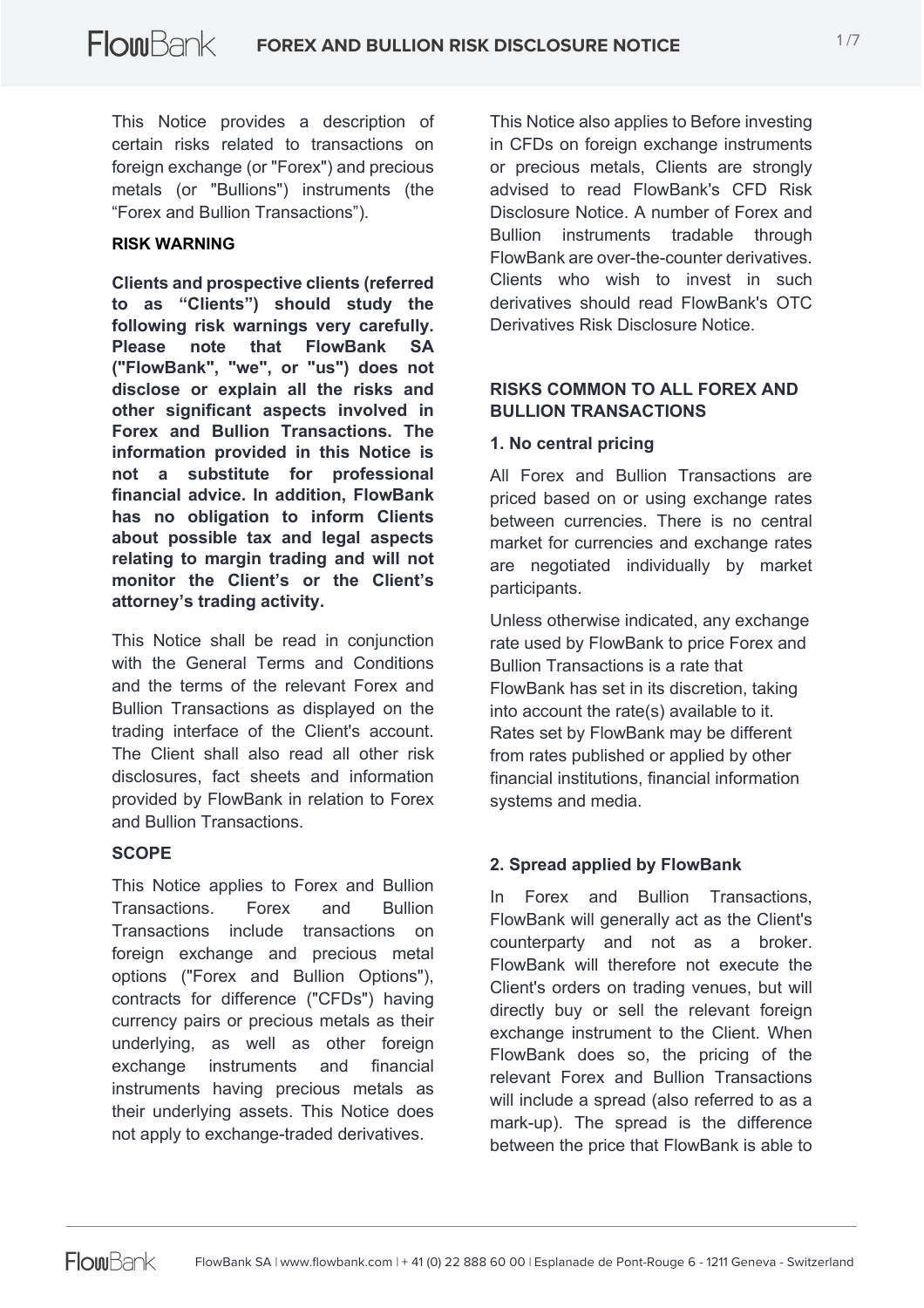secure for itself and the price FlowBank quotes to the Client.

The spread applied by FlowBank is determined by FlowBank in its sole discretion and is not indicated in FlowBank's quotations. The spread may be significant and may increase depending on market conditions, FlowBank's overall exposure in the market and the size of Forex and Bullion Transactions. Furthermore, FlowBank may apply different spreads to different Clients. The Client is responsible for determining whether the price quoted by FlowBank is appropriate for him/her.

#### **3. Counterparty risk**

FlowBank is the Client's counterparty in Forex and Bullion Transactions. The Client is therefore directly exposed to a default or insolvency of FlowBank. Should FlowBank default or become insolvent, the Client's positions may be liquidated without prior notice. Such liquidation, and the default or insolvency of FlowBank generally, may cause substantial losses to the Client.

FlowBank is also under no obligation to enter into Forex and Bullion Transactions or offer prices for Forex and Bullion Transactions. If the Client enters into a transaction and wishes to exit such transaction before its maturity date (if any), the Client will only be able to do so if and when FlowBank is willing to transact with the Client.

# **4. Significant volatility and impact of other market participants**

Foreign exchange instruments can be extremely volatile. Although FlowBank is the Client's counterparty in Forex and Bullion Transactions, the willingness and ability of FlowBank to enter into Forex and Bullion Transactions with the Client may be

significantly impacted by circumstances affecting other participants of the foreign exchange markets. Such circumstances may include (without limitation) high volatility in foreign exchange and other markets, the default of an important market participant, decisions of government, central banks and other governmental agencies or exchange control restrictions. Although the foreign exchange market is frequently referred to as being very liquid, it may experience periods of illiquidity. Additionally, FlowBank may be unwilling or unable to enter into Forex and Bullion Transactions if FlowBank is unable to enter into hedging transactions with third parties.

Various events may arise over a weekend or, more generally, outside of Business Days (as defined in FlowBank's General Terms and Conditions), which may cause the markets to open at a significantly different price from where they closed. **Forex and Bullion Transactions cannot be entered into, and orders cannot be executed, outside of Business Days**. This may cause considerable losses. Stop loss orders may be executed at prices that depart significantly from the price desired by the Client. The Client's open orders may also not be cancelled outside of Business Days or outside the hours of operation of FlowBank's platform.

# **5. Limited risk mitigation tools available**

FlowBank may make available certain types of orders or instructions that are commonly used to reduce risk, such as stop orders, trailing stop orders and "one cancels the other" or "OCO" orders. The availability and functioning of these order types is indicated on the trading interface of the Client's account.

**Using these order types is not a guaranteed way to limit risks. The**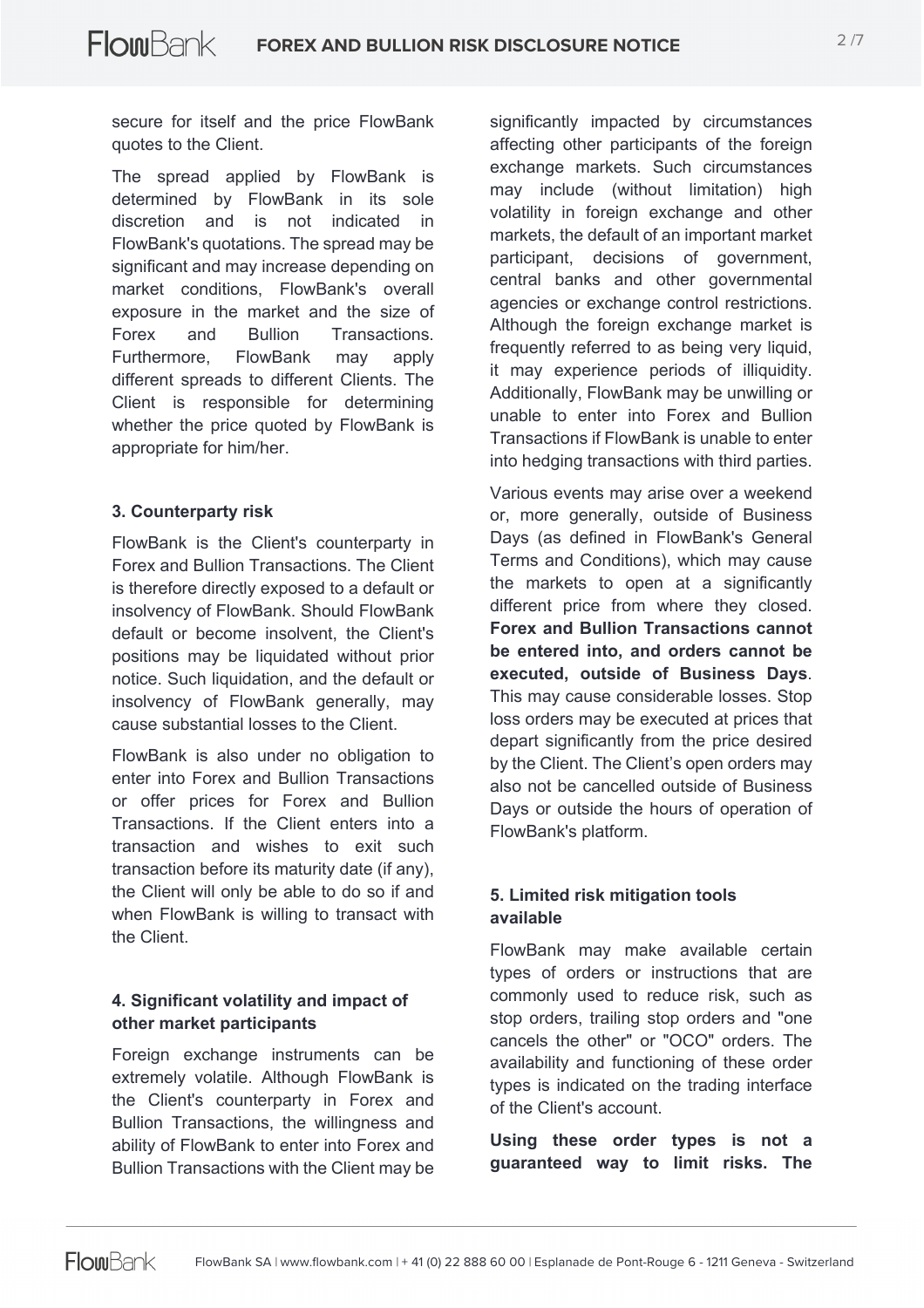**execution of these orders remains subject to FlowBank being willing and able to execute them. In certain circumstances, especially in case of disruption or increased volatility, such orders may therefore not be executed, or be executed with possibly significant delays, and FlowBank shall not be liable in such cases.** The Client remains bound by Forex and Bullion Transactions executed at prices that differ from those indicated upon submission of an order.

FlowBank has no obligation to refrain from entering into Forex and Bullion Transactions when the Client suffers losses and/or the assets on the Client's account decrease, even substantially.

**Certain Forex and Bullion Transactions can generate losses that are**, at least in theory, **unlimited**. In particular, the Client may be allowed to enter into short positions on foreign exchange instruments. The price of such instruments can increase without limit, thereby causing losses that are also without limit. In such circumstances, **the Client may lose considerably more than his/her investment**, and even considerably more than is deposited on his/her account. The risks of substantial losses in excess of the Client's investment are even higher when using leverage, as further described below.

#### **6. Constant monitoring is required**

Forex and Bullion Transactions require constant monitoring. When the Client is entering into such a transaction, he/she should monitor his/her account constantly until the relevant position has been closed or otherwise terminated.

The foreign exchange and precious metal markets are extremely volatile and their movements are unforeseeable. The Client must continually monitor his/her account as long as there are open positions on the

account. The Client is solely responsible for doing so, and FlowBank shall have no obligation to monitor the status of the Client's account and raise the Client's attention to the status of his/her open positions.

# **7. No advice**

FlowBank does not provide any financial, tax or legal advice. Any information provided by FlowBank to the Client is purely factual and does not take into account any personal circumstances (for example available funds and risk appetite). In response to a Client's enquiry, FlowBank may provide factual market information or information relating to Forex and Bullion Transactions, including as to FlowBank's procedures, potential risks involved and how those risks may, in general, be minimized. The provision of such information is not and must not be construed as an advice of any kind. Any decision to enter into any Forex and Bullion Transaction with FlowBank is solely the Client's decision, and he/she may wish to obtain independent professional advice from a suitably qualified advisor on any investment, financial, legal, regulatory, tax or similar matter before dealing with FlowBank.

Furthermore, FlowBank does not examine whether the Forex and Bullion Transactions chosen by the Client are appropriate, suitable or recommended in view of his/her situation. It is up to the Client to assess whether his/her financial resources are adequate and what level of risk to take. Decisions made by the Client regarding the opening of an account or the entering into Forex and Bullion Transactions are the Client's sole responsibility.

#### **RISKS RELATING TO LEVERAGE**

**Flom**Bank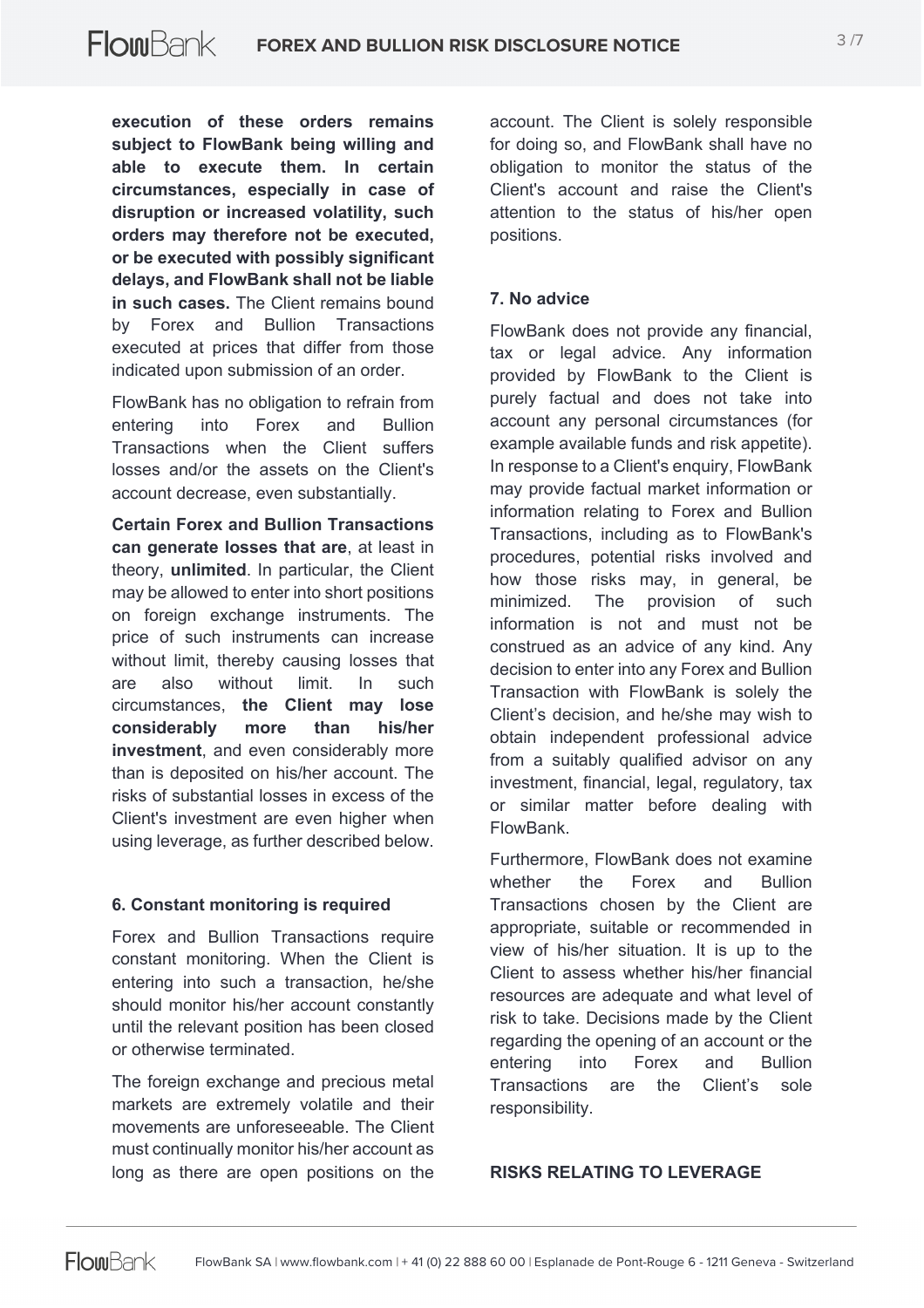### **1. Leverage increases risks**

For certain Forex and Bullion Transactions, we may allow the Client to trade on margin, *i.e.* to use leverage. Trading on margin means that the Client can execute trades in an amount larger than his/her deposit (or "equity"). If FlowBank allows the Client to use a 100:1 leverage, it means that the Client can open positions 100 times larger than his/her margin.

Leveraged Forex and Bullion Transactions are highly speculative. **The leverage effect carries substantial risks which suit only persons who can assume the risk of a total loss of funds**. Therefore, the Client should only trade with funds he/she can afford to lose, and if he/she can bear substantial losses in excess of the funds he/she has invested.

#### **2. The risk of losses is amplified**

While leveraged Forex and Bullion Transactions sometimes offer opportunities for high profits, they at the same time bear a high risk of losses since small variations in the prices can lead to a considerable loss. In other words, the greater the leverage effect, the greater the chance of gain and the risk of loss. The Client should use the leverage effect that is suitable to him/her. FlowBank does not examine whether the leverage effect used by the Client is suitable or recommended in view of the Client's situation.

Forex and Bullion Transactions may, by their nature, generate losses that are in theory unlimited. In the absence of prior intervention or in case of exceptional market conditions, the Client's losses could greatly exceed all the Client's assets deposited with FlowBank.

When entering into Forex and Bullion Transactions using leverage, the Client will be required to comply with margin requirements, as described in FlowBank's Terms and Conditions and as communicated to the Client through his/her account with FlowBank. The applicable maximum leverage, as well as the required margin are set by FlowBank in its sole discretion and for the sole purpose of protecting FlowBank's interest. Maximum leverage and margin requirements may change at any time. As soon as the Client opens a position, it is the Client's sole responsibility to keep himself/herself informed of the applicable requirement and maximum applicable leverage effect and to take all consequent decisions.

If margin or leverage requirements are not met, FlowBank is entitled (but not obliged) to close all of the Client's positions and sell all the Client's assets deposited with FlowBank. Before closing the Client's positions or selling assets, FlowBank is entitled to contact the Client by sending the latter Notices (as defined in FlowBank's General Terms and Conditions), to attempt to contact the Client via phone or to display a corresponding message on the Client's account.

FlowBank may decide not to notify the Client that additional margin is required and instead close the Client's positions and sell the Client's assets deposited on the account. If we decide to ask the Client to provide additional margin, FlowBank may also set very short deadlines to provide additional funds, or amend deadlines it had previously set.

The Client may thus not have sufficient time, or not be granted the possibility to increase the margin or reduce leverage on the account before his/her positions are closed.

#### **3. Margin requirements**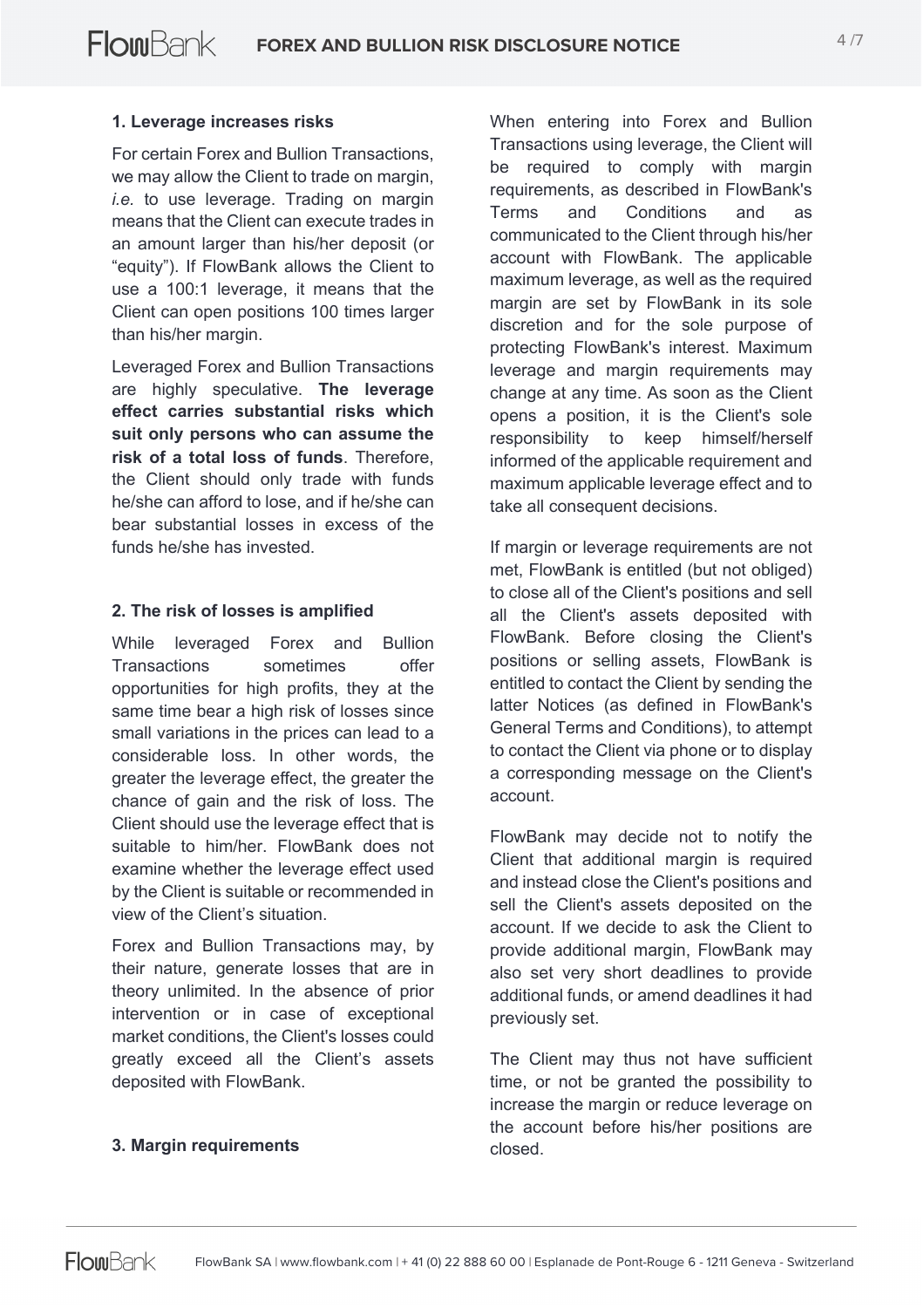## **4. Client confirmations**

In view of the above, by accepting this Notice, the Client declares that he/she knows and understands the nature and the risks associated with leveraged Forex and Bullion Transactions. In particular, the Client confirms that he/she will not engage in such operations before having fully understood:

- the nature and characteristics of the Forex and Bullion Transactions and those of the markets underlying these transactions;
- the extent of the economic risk to which the Client is exposed as a result of these transactions (and determine that this risk is suitable for him/her in light of his specific experience with the transactions, his/her financial objectives, the circumstances and his financial resources) ; and
- the legal terms and conditions of these transactions.

The Client should also be aware of his responsibility to fully understand the terms and conditions of Forex and Bullion Transactions to be undertaken, including, but not limited to:

- the terms as to price, duration, expiration date, restrictions on exercising a derivative as well as the material conditions of the Forex and Bullion Transactions;
- all conditions describing risk factors, such as volatility, liquidity, and so on; and
- the circumstances under which the Client may be required to make or take delivery of the underlying asset under Forex and Bullion Transactions.

### **RISKS RELATING TO FOREX AND BULLION DERIVATIVES**

Forex and Bullion Options and other Forex and Bullion derivative instruments ("Forex and Bullion Derivatives") are subject to certain special risks in addition to those common to all Forex and Bullion Transactions described elsewhere in this Notice. Some of those additional risks are described below.

#### **1. Limitations on trading**

Forex and Bullion Derivatives should be expected to be non-standardized products and illiquid instruments. **There is no market for the Forex and Bullion Derivatives and Forex and Bullion Derivatives are not transferrable.** The Client cannot sell, assign or otherwise transfer Forex and Bullion Derivatives to a third party.

FlowBank may not offer order types designated to mitigate risks (e.g. stop orders) in relation to Forex and Bullion Derivatives. The Client may therefore be unable to rely on common risk mitigating measures and incur significant additional risks.

## **2. Pricing and complexity of Forex and Bullion Derivatives**

Forex and Bullion Derivatives are derivatives on extremely volatile underlying assets and entail significant risks for the Client.

Forex and Bullion Derivatives are complex instruments and their pricing is based on a methodology set by FlowBank or the issuer of such Forex and Bullion Derivatives in their sole discretion. The price of Forex and Bullion Derivatives may depend on multiple factors, including the volatility of the Forex and Bullion Derivatives' underlying assets. **The Client acknowledges that the price of Forex and Bullion Derivatives is set by FlowBank or the issuer in their sole**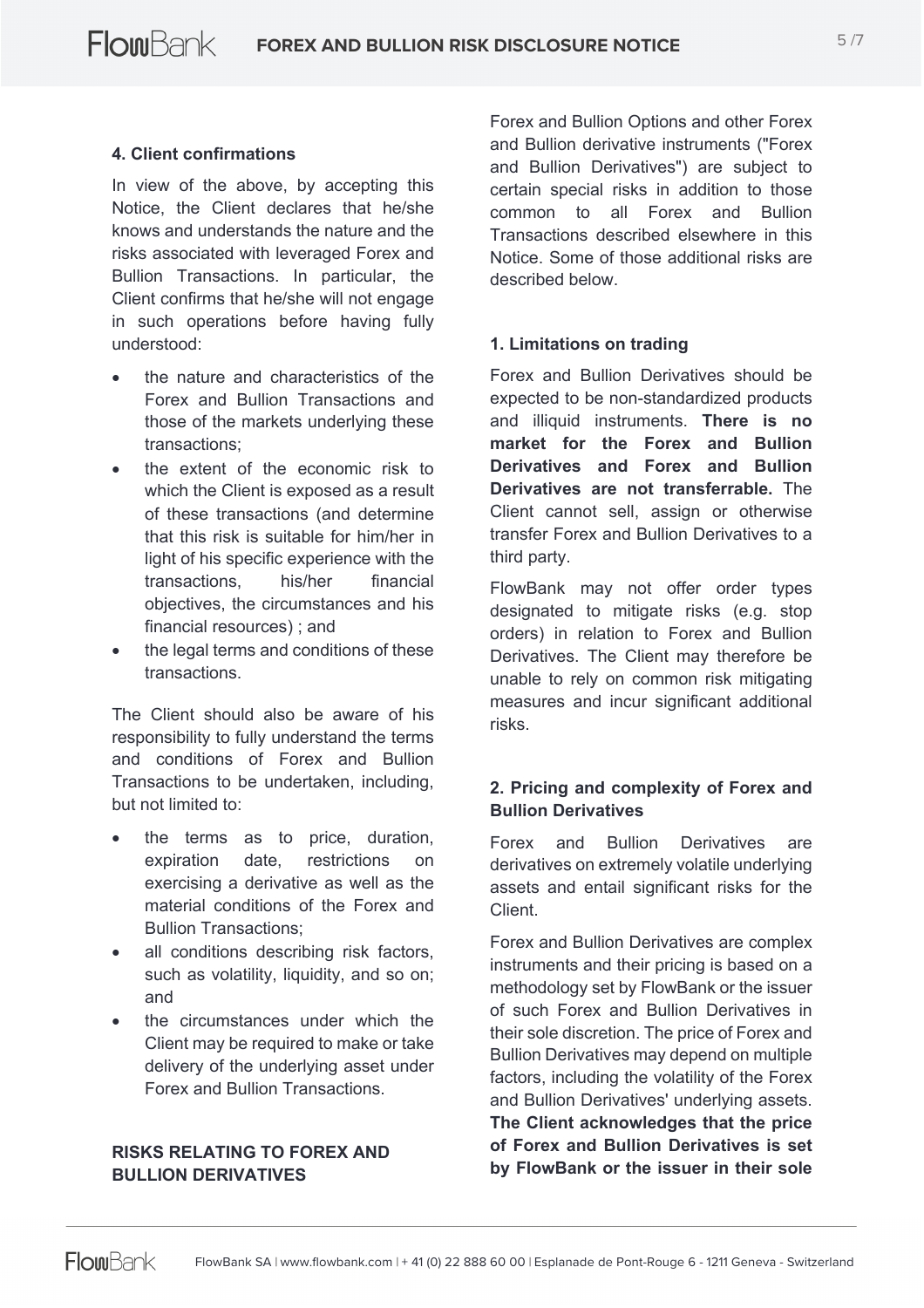**discretion. FlowBank or the issuer may use different exchange rates for different Forex and Bullion Derivatives, or exchange rates that differ from the spot rates quoted by FlowBank for other services.**

### **3. Forex and Bullion Options**

FlowBank may allow the Client to buy and sell Forex and Bullion Options. The Client may, in this respect, be the buyer or seller of Forex and Bullion Options, with FlowBank acting as seller or buyer (as applicable) of the same Forex and Bullion Options.

Forex and Bullion Options can be "call" or "put" options. Buying a call option or selling a put option can generally be profitable if the price of the underlying asset rises. Conversely, buying a put option or selling a call option can generally be profitable if the price of the underlying asset decreases.

**If the Client is the seller of an option that is a call option, the Client may experience losses that are unlimited**. In such a case, there may indeed not be any upward limit to the price of the underlying asset. If FlowBank decides to exercise the option as buyer of the call option, the Client will consequently be asked to make a payment representing, or deliver an underlying asset worth, far more than the amounts deposited on the Client's account.

Even if the Client's losses are limited (e.g. to the amount of the premium to acquire the relevant option), they may still exceed the amount of the Client's initial deposit if he/she is trading on margin. **The Client may lose more than his/her initial deposit**.

If the Client sells an option to FlowBank, FlowBank is free to exercise such option in accordance with the option's terms, even if it means that the Client will be required to

make a payment potentially in excess of the amounts he/she has deposited with FlowBank or deliver an underlying asset worth more than the amounts deposited with FlowBank

Although the Client may wish to benefit from price movements occurring prior to the maturity of Forex and Bullion Options, his/her ability to do so may be limited. FlowBank does not undertake to make a market or offer prices to repurchase or sell Forex and Bullion Options at any time. The Client may therefore be unable to exit a position in Forex and Bullion Options before the maturity date of such Forex and Bullion Options.

# **OTHER RISKS**

Forex and Bullion Transactions bear risks inherent to Internet and technology, as described in the General Terms and Conditions. Such risks include risks associated with latency, which the Client shall reduce by ensuring that his/her IT and mobile devices used for carrying out Forex and Bullion Transactions benefit from the fastest possible internet connectivity.

#### **CLIENT'S CONFIRMATIONS**

**By accepting this risk disclosure and entering into Forex and Bullion Transactions, the Client expressly consents to the limitation of liability contained in FlowBank's General Terms and Conditions. The Client further acknowledges that FlowBank is not responsible for monitoring or supervising the Client's trading activity in relation to the Forex and Bullion Transactions.**

The Client acknowledges the risks of this Notice and further acknowledges that he/she: